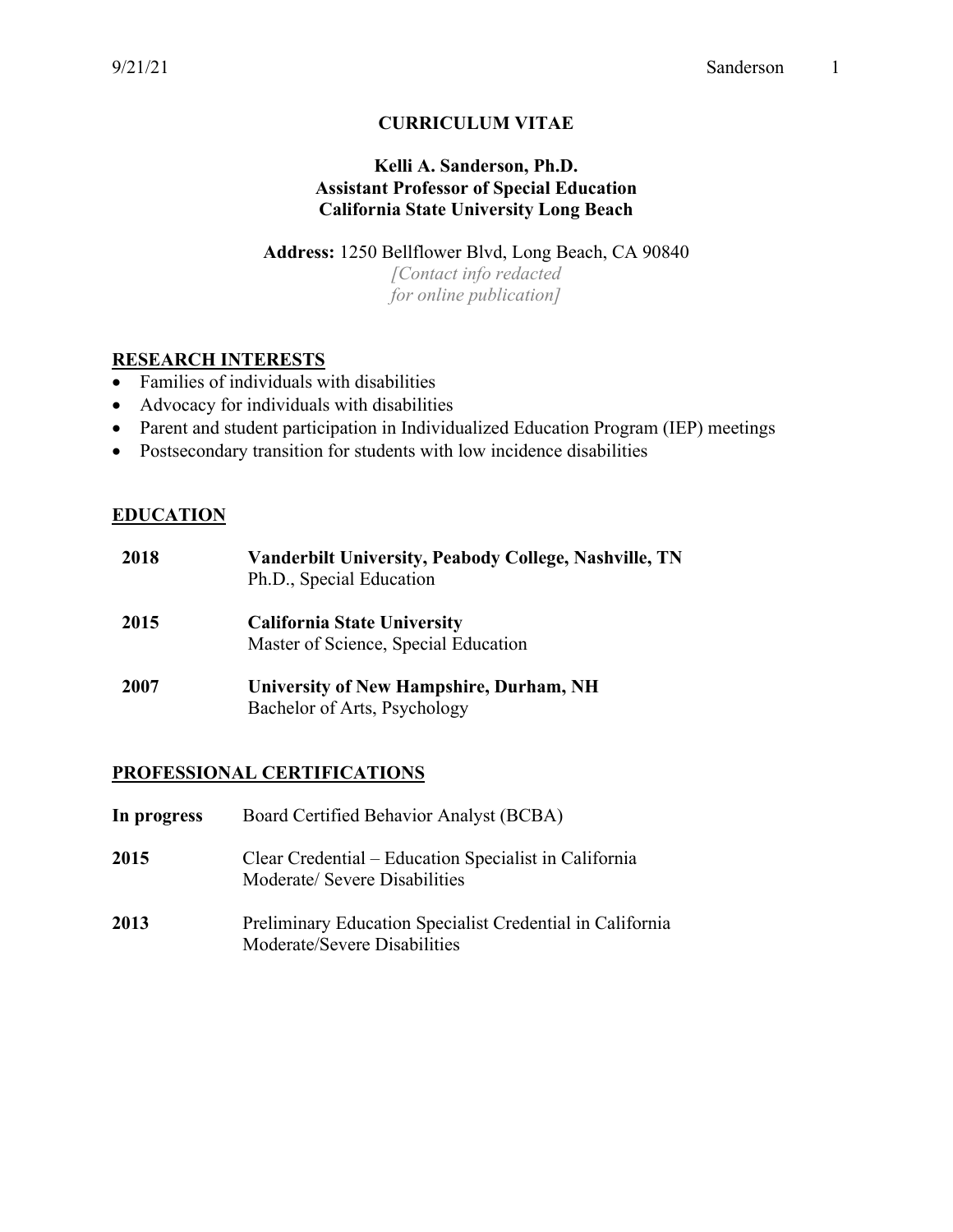# **PROFESSIONAL EXPERIENCE**

| $2018$ – present | Assistant Professor of Special Education. California State University, Long Beach<br>CA                                                                                                                                      |
|------------------|------------------------------------------------------------------------------------------------------------------------------------------------------------------------------------------------------------------------------|
| 2015-2018        | Graduate Research Assistant. Vanderbilt University, Nashville, TN<br>University Center for Excellence in Developmental Disability (UCEDD) Trainee.                                                                           |
| 2013-2014        | Special Education Teacher. George Key School, Placentia, CA<br>Teacher for students with multiple disabilities, grades 4-8.                                                                                                  |
| 2013-2013        | <b>Substitute Teacher.</b> Long Beach Unified School District, Long Beach, CA<br>Served as a substitute teacher for 3 months after earning my teaching credential.                                                           |
| 2006-2013        | <b>Behavior Interventionist; Social Skills Group Facilitator; Inclusive Pre-school</b><br><b>Teacher.</b> Step by Step Edu-Play, Santa Monica, CA<br>Worked with children with disabilities aged 18 months through 18 years. |

# **RESEARCH EXPERIENCE**

- **2015 2018 Graduate Research Assistant**. Vanderbilt University, Nashville, TN Completed various research projects using a range of research methodologies under the supervision of Dr. Robert Hodapp.
- **2015 2018 Volunteer Advocacy Project (co-coordinator) Vanderbilt Kennedy Center, Nashville, TN** Collect pre- and post-test data on advocacy knowledge and comfort of advocacy; follow-up data collected on advocacy experiences.

## **PUBLICATIONS**

*Peer reviewed journals*

- **Sanderson, K. A**., Goldman, S.E., & Rojas, A.J. (in press). A systematic review and analysis of single case research featuring interventions used to influence adolescent participation during IEP meetings. *Journal of Special Education.*
- Bumble, J. L., **Sanderson, K.A**., Zemke, K. & Hodapp, R.M. (2021). Marrying into it: Social supports provided by sibling-in-laws to adults with IDD. *Journal of Intellectual Disability Research, 65*(9), 849-862.
- **Sanderson, K. A**. & Goldman, S. E. (2021). Understanding the characteristics and predictors of student involvement in IEP meetings. *Journal of Special Education.*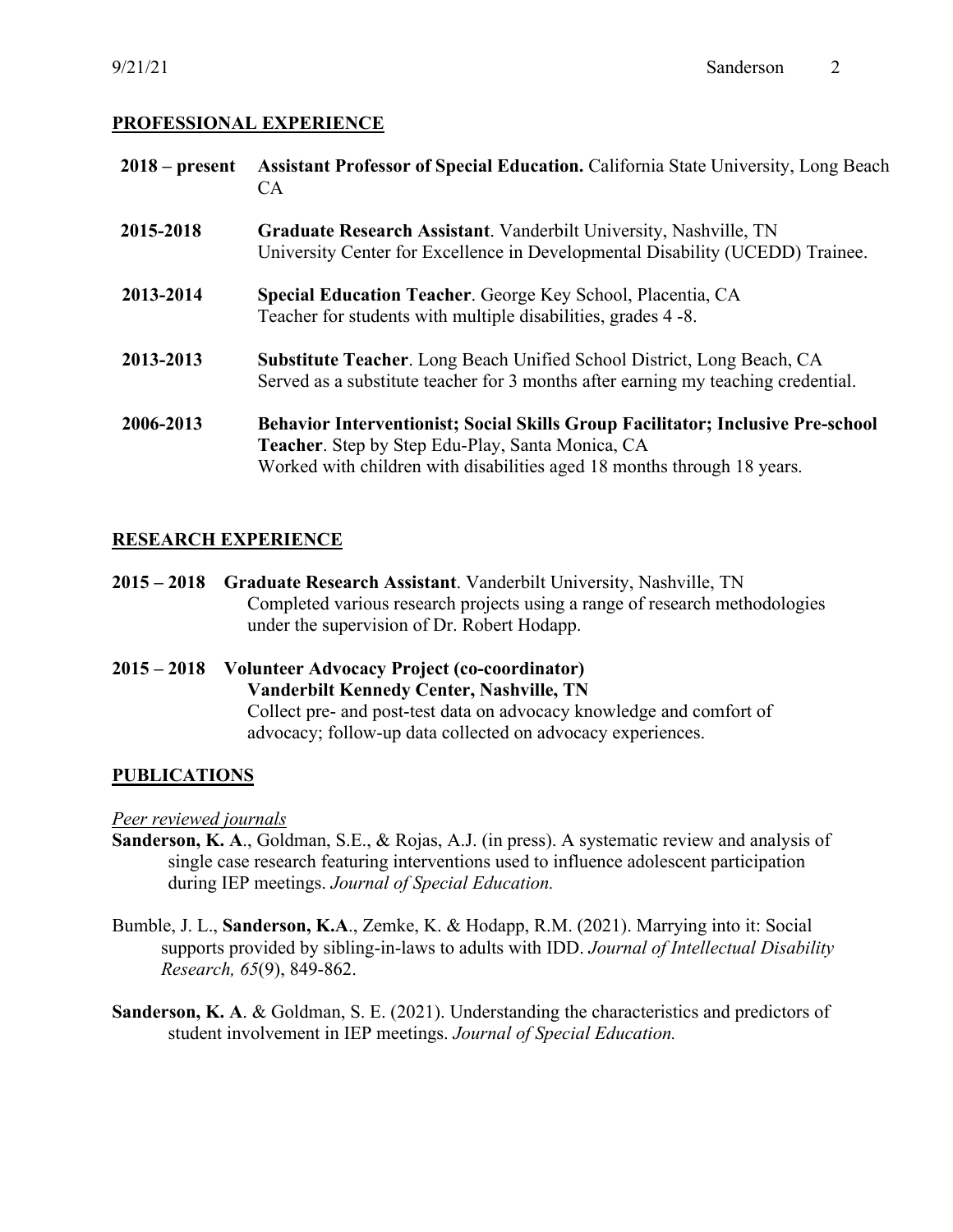- **Sanderson, K.A**., Bumble, J. L., & Kuntz, E. (2020). Meeting the daily needs of a adults with IDD: The importance of informal supports. *International Review of Research in Developmental Disabilities, 58,*
- **Sanderson, K. A.** & Goldman, S. M. (2020). A meta-analysis on the effectiveness of interventions used to increase adolescent student participation in IEP meetings. *Career Development and Transition for Exceptional Individuals, 43(3),* 157-168.
- **Sanderson, K. A**., Burke, M. M., Urbano, R. C., Arnold, C., & Hodapp, R. M**.** (2019). Getting by with a little help from my friends: Siblings report on the amount of informal supports received by adults with disabilities*. Journal of Intellectual Disability Research, 63*, 1097-1110.
- Goldman, S. M., **Sanderson, K. A.**, Lloyd, B. P., & Barton, E. (2019). Using home-school communication to decrease off-task behavior for students with ASD. *Intellectual and Developmental Disabilities, 57*, 95-111*.*
- **Sanderson, K. A**., Burke, M. M., Urbano, R. C., Arnold, C., & Hodapp, R. M**.** (2017). Who helps? Characteristics and correlates of informal supporters to adults with intellectual disabilities*. American Journal on Intellectual and Developmental Disabilities, 122,* 492 - 510.
- Hodapp, R. M., **Sanderson, K. A**., Meskis, S. A., & Casale, E. G. (2017). Adult siblings of persons with intellectual disabilities: Past, present, and future. *International Review of Research in Developmental Disabilities, 53,* 163-202.

#### *Under review*

- Powers, K. & **Sanderson, K.A.** (under review). Exploring the development of an inclusive postsecondary education program for diverse students with intellectual disabilities through a virtual community conversation.
- **Sanderson, K.A.** & Rojas, A.J. (under review). "Be prepared to fight like hell": Parent advice for IEP meetings.

#### *In progress*

Goscicki, B. L., **Sanderson, K. A.,** & Hodapp, R. M. (in progress). Parent and student participation in IEP meetings: Transition-aged students remain overlooked.

**Sanderson, K.A**. (in progress). Identifying predictors of parent satisfaction with IEPs.

**Sanderson, K.A**., Burke, M.M., Bumble, J.L., & Hodapp, R.M. (in progress). Understanding the natural supports used by adults with IDD from diverse racial and ethnic backgrounds.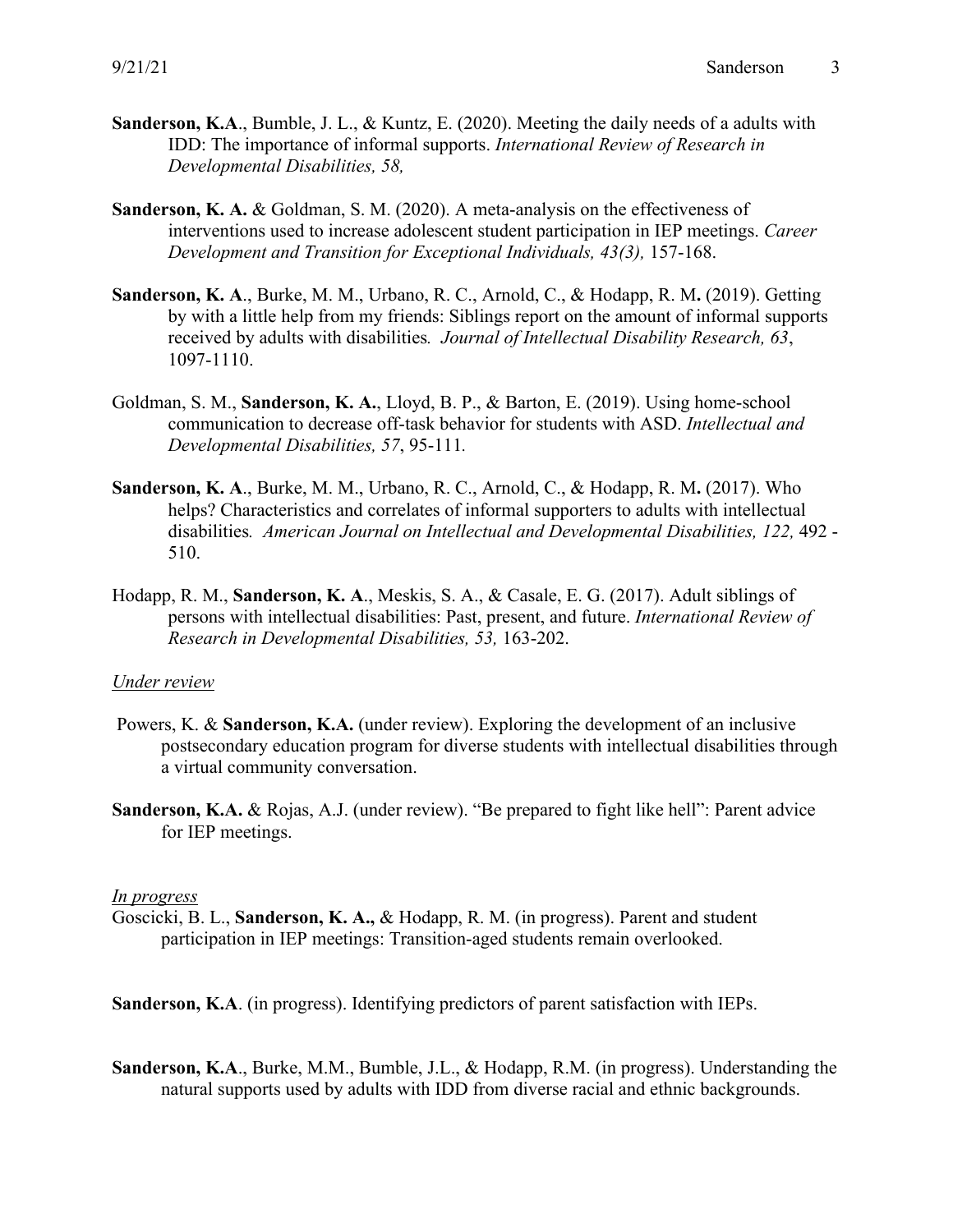#### **BOOK CHAPTERS**

- **Sanderson, K. A.,** Hodapp, R. M., Dykens, E., & Roof, E. (in press). Transition to adulthood for individuals with Prader Willi-Syndrome. In Buttler, M.G., Lee, P.D.K., & Whitman, B. (Eds.), *Management of Prader-Willi Syndrome* (4<sup>th</sup> ed.). Springer.
- Mello, M.P. & **Sanderson, K.A.** (in press). Transition to adulthood and self-direction. In Khemka, I. (Ed.), *Decision Making by Individuals with IDD: Research and Practice.*
- Hodapp, R. M., **Sanderson, K. A**., & Mello, M. P. (2020). From the postsecondary transition through old age: Caring for adults with Down syndrome. In Burack, J., Edgin, J., Abbeduto, L., & Busciglio, J. (Eds.), *The Oxford Handbook of Down Syndrome and Development (3rd ed.).* Oxford University Press: New York, NY.
- Hodapp, R. M., **Sanderson, K. A**., & Casale, E. (2020). Becoming an adult with Down syndrome: Transition from multiple perspectives. In Prasher, V. & Santos, F.H. (Eds.), *Excelling in Life with Down Syndrome*. Nova Science Publishers, Inc.: Hauppauage, NY*.*
- Hodapp, R. M., Casale, E., & **Sanderson, K. A**. (2019). Parenting children with intellectual disabilities. In M. H. Bornstein (Ed.), *Handbook of parenting (*3rd ed.)*.* Routledge: New York, NY.

#### **PRESENTATIONS**

#### *International and National Conferences*

- **Sanderson, K.A.** & Bumble, J.L. (July, 2021). *Marrying into it: The sibling-in-law as a key member of the social support network*. Presentation delivered at the International Association for the Scientific Study of Intellectual and Developmental Disabilities (virtual).
- Bumble, J.L. & **Sanderson, K.A.** (June, 2021). *"The Sibling-in-Law: A Key Social Support in the Lives of Adults With IDD."* Presentation delivered at the annual American Association of Intellectual and Developmental Disabilities (virtual).
- **Sanderson, K.A. (February, 2021).** *Student involvement in IEP meetings***.** Presentation delivered at the annual Pacific Rim Conference on Disability and Diversity (virtual).
- **Sanderson, K.A.** (February, 2021). *SCD synthesis.* Presentation delivered at the annual Pacific Rim Conference on Disability and Diversity (virtual).
- **Sanderson, K. A. (June, 2020).** *Putting the I in IEP: Student participation in IEP meetings.*  Presentation scheduled to be delivered at the Presentation delivered at the annual American Association of Intellectual and Developmental Disabilities in Pittsburgh, PA.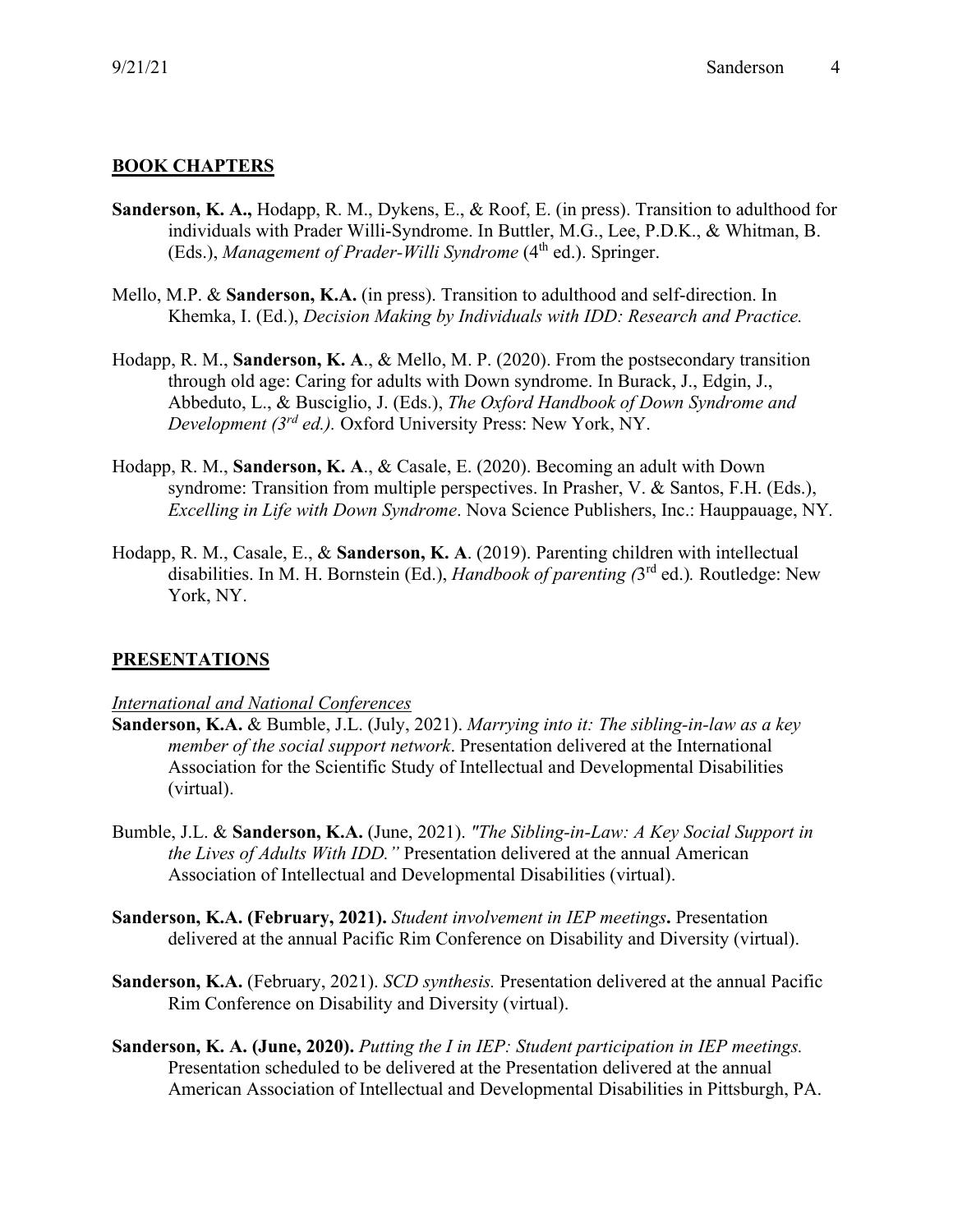(cancelled due to COVID-19).

- **Sanderson, K. A. (April, 2020).** *Informal support received by adults with disabilities.*  Presentation scheduled to be delivered at the annual Gatlinburg Conference on Research and Theory in Intellectual and Developmental Disabilities in San Diego, CA (cancelled due to COVID-19).
- **Sanderson, K. A.** (August, 2019). *Getting by with a little help from my friends: Siblings report on the amount of informal support received by adults with disabilities.* Presentation delivered at the International Association for the Scientific Study of Intellectual and Developmental Disabilities in Glasgow, Scotland.
- **Sanderson, K. A.,** Burke, M. M. (June, 2019). *The amount of informal support received by adults with disabilities* Presentation delivered at the annual American Association of Intellectual and Developmental Disabilities in Minneapolis, MN.
- **Sanderson, K. A**. (January, 2019). *Examining student participation during IEP meetings.* Poster presented at the annual Council for Exceptional Children – Division of Autism and Developmental Disabilities Conference, Maui, HI.
- Goldman, S. M., **Sanderson, K. A.**, Barton, E., & Lloyd, B. P. (January, 2019). *Using homeschool communication to decrease off-task behavior for students with ASD*. Poster delivered at the annual Applied Behavior Analysis International Conference, San Diego, CA.
- **Sanderson, K. A**. (November, 2018). *Unheard voices: Examining factors related to student participation during IEP meetings.* Poster presented at the annual TASH Conference, Portland, OR.
- **Sanderson, K. A. (**April, 2018). *Estimating the effect sizes of interventions used to increase student participation during IEP meetings.* Poster presented at the annual Gatlinburg Conference on Research and Theory in Intellectual and Developmental Disabilities in San Diego, CA.
- **Sanderson, K. A.** & Goldman, S. M. (February, 2018). *The effectiveness of interventions used to increase participation at IEP meetings for transition-aged students: A meta-analysis.*  Poster presented at the annual Council for Exceptional Children Conference, Tampa, FL.
- **Sanderson, K. A.** (January, 2018). *A systematic review and synthesis of single case studies examining the effectiveness of interventions used to increase IEP participation for transition-aged students.* Poster presented at the annual Council for Exceptional Children – Division on Developmental Disabilities Conference, Clearwater, FL
- **Sanderson, K. A.** & Goldman, S. M. (October, 2017). *The effectiveness of interventions used to increase participation at IEP meetings for transition-aged students: A meta-analysis.* Poster presented at the annual Pacific Rim International Conference on Disability and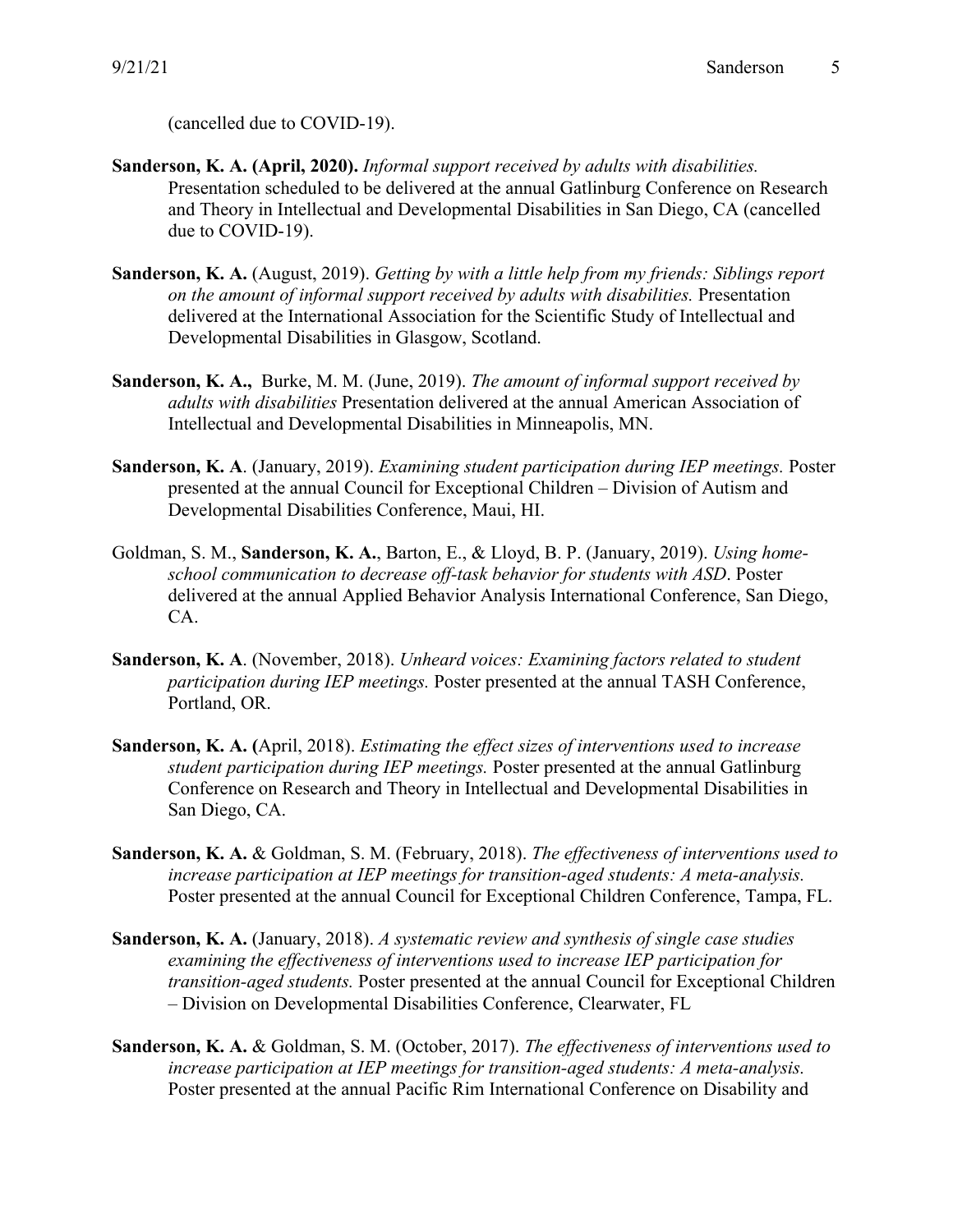Diversity, Honolulu, HI.

- **Sanderson, K. A.** & Goldman, S. M. (June, 2017). *A meta-analysis on the effectiveness of interventions used to increase middle and high school student participation at IEP meetings.* Poster presented at the annual American Association for Intellectual and Developmental Disabilities, Hartford, CT.
- **Sanderson, K. A**., Burke, M. M., Urbano, R. C., Arnold, C., Hodapp, R. M**.** (March, 2017). *Who Helps? Characteristics and Correlates of Informal Supporters to Adults with Intellectual Disabilities*. Poster presented at the annual Gatlinburg Conference, San Antonio, TX.
- **Sanderson, K. A**., Burke, M. M., Urbano, R. C., Arnold, C., Hodapp, R. M**.** (January, 2017). *Who Helps? Characteristics and Correlates of Informal Supporters to Adults with Intellectual Disabilities*. Poster presented at the annual Council for Exceptional Children – Division on Developmental Disabilities Conference, Clearwater, FL.
- Goldman, S. M., **Sanderson, K. A.**, Barton, E., & Lloyd, B. P. (January, 2017). *Using homeschool communication to decrease off-task behavior for students with ASD*. Presentation delivered at the annual Council for Exceptional Children – Division on Developmental Disabilities Conference, Clearwater, FL.
- **Sanderson, K. A**., Burke, M. M., Urbano, R. C., Arnold, C., Hodapp, R. M**.** (December, 2016). *Who Helps? Characteristics and Correlates of Informal Supporters to Adults with Intellectual Disabilities*. Presentation delivered at the annual TASH conference, St. Louis, MO.
- **Sanderson, K. A**., Burke, M. M., Urbano, R. C., Arnold, C., Hodapp, R. M**.** (June, 2016). *Who Helps? Characteristics and Correlates of Informal Supporters to Adults with Intellectual Disabilities*. Poster presented at the annual American Association for Intellectual and Developmental Disabilities, Atlanta, GA.
- Mello, M. P, Staubitz, J., **Sanderson, K. A.,** & Juarez, A. P**.** (2015, March). *A Descriptive Study on the Work Experiences of Behavior Support Providers*. Presentation delivered at the annual American Association for Intellectual and Developmental Disabilities, Atlanta, GA.

## *State & Local Conferences*

- **Sanderson, K. A.,** Casale, E., & Mello, M. P. (May, 2017). *Preparing, Advocating, and Leading in IEP Meetings*. Presentation delivered at the annual Speech - Language Pathology Conference, Nashville, TN.
- **Sanderson, K. A.,** Casale, E., & Mello, M. P. (May, 2017). *Volunteer Advocacy Project: Advocating for Students with Disabilities*. Presentation delivered at the annual Tennessee Disabilities Mega-Conference, Nashville, TN.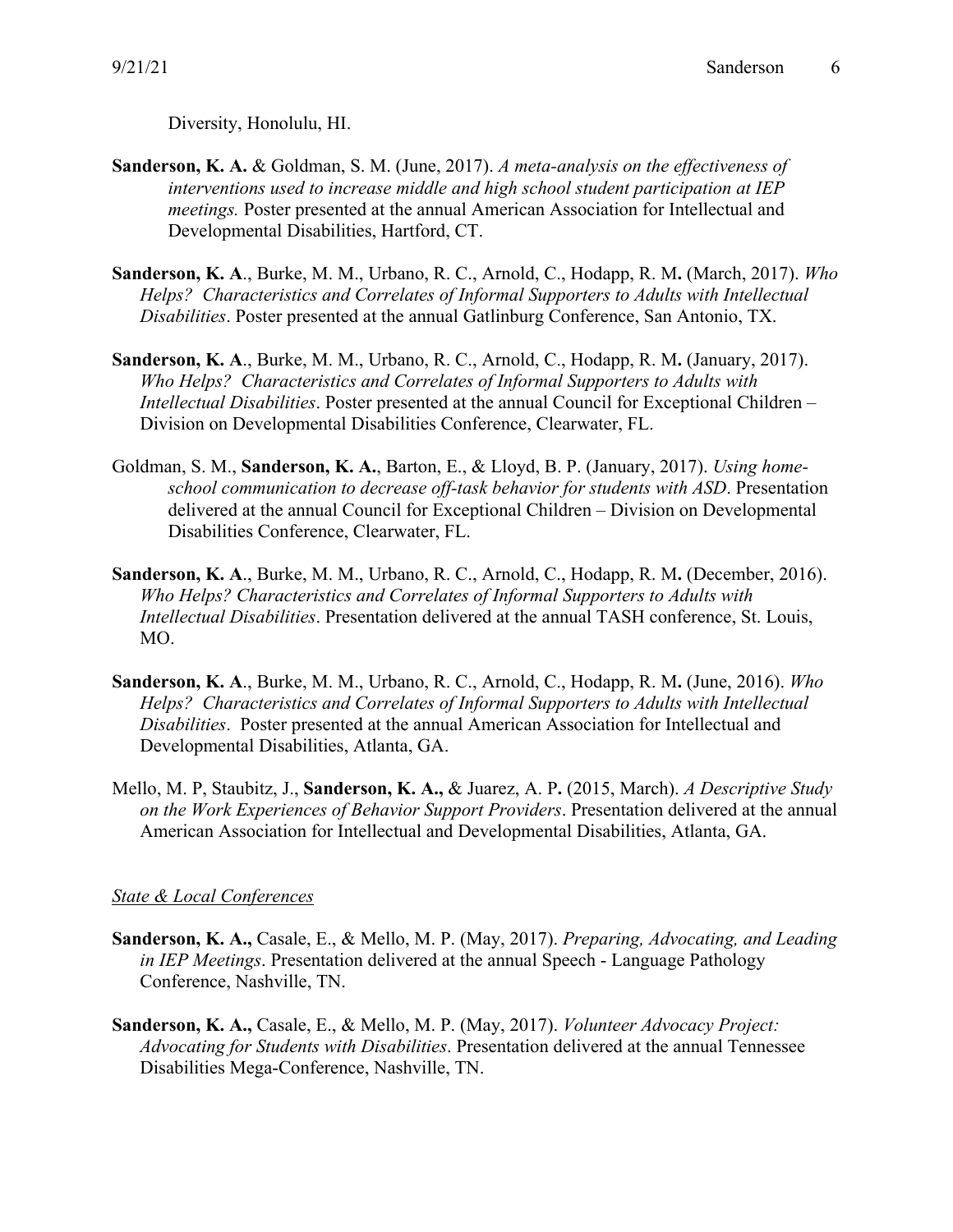- **Sanderson, K. A**., Burke, M. M., Urbano, R. C., Arnold, C., Hodapp, R. M**.** (September, 2016). *Who Helps? Characteristics and Correlates of Informal Supporters to Adults with Intellectual Disabilities*. Poster presented at the annual Vanderbilt Kennedy Center Science Day, Nashville, TN.
- **Sanderson, K. A.,** Mello, M. P., & Goldman, S. (2016, May). *The Volunteer Advocacy Project*. Presentation delivered at the annual Tennessee Disabilities Mega-Conference, Nashville, TN.
- Mello, M. P, Staubitz, J., **Sanderson, K. A.,** & Juarez, A. P**.** (2015, March). *A Descriptive Study on the Work Experiences of Behavior Support Providers*. Presentation delivered at the annual Tennessee Applied Behavior Analysis (TABA), Nashville, TN.

## **GRANT ACTIVITY**

- *OSEP Training Grant* (2019). Project evaluator. This grant funds graduate students earning an advanced degree in Special Education or School Psychology at California State University Long Beach.
- *Using a Teacher Advocacy Training to Improve Student and Family Outcomes* (**unfunded**). Submitted in August, 2019 to the Research Training Programs in Special Education: Early Career Development and Mentoring competition through the National Center of Special Education Research at the Institute of Education Sciences (RFA#: 84.324B).
- *Think Beach: An Inclusive Postsecondary Education Program at CSULB* (**unfunded**). Submitted in July, 2020 to the Transition Programs for Students with Intellectual Disabilities competition through the U.S. Department of Education.

## **UNIVERSITY TEACHING**

*California State University Long Beach*

**Instructor**

**2018-2021 EDSP 525 –** Advocacy and the Educational Context of Disability

**EDSP 534 – Collaboration and Transition in Special Education** 

**EDSP 578 -** Instructional Methods and Strategies for Individuals with Moderate/Severe Disabilities

**EDSP 588 -** Advanced Field Study and Seminar: Education Specialist Credential in Moderate/Severe Disabilities

**EDP 560 -** Functional Behavior Assessment and Positive Behavior Support

**EDSP 355B -** Collaborative Models of Inclusive Education: Partnerships and Strategies for Teaching All Students in Secondary Schools

**UCDP 414:** Transition in Special Education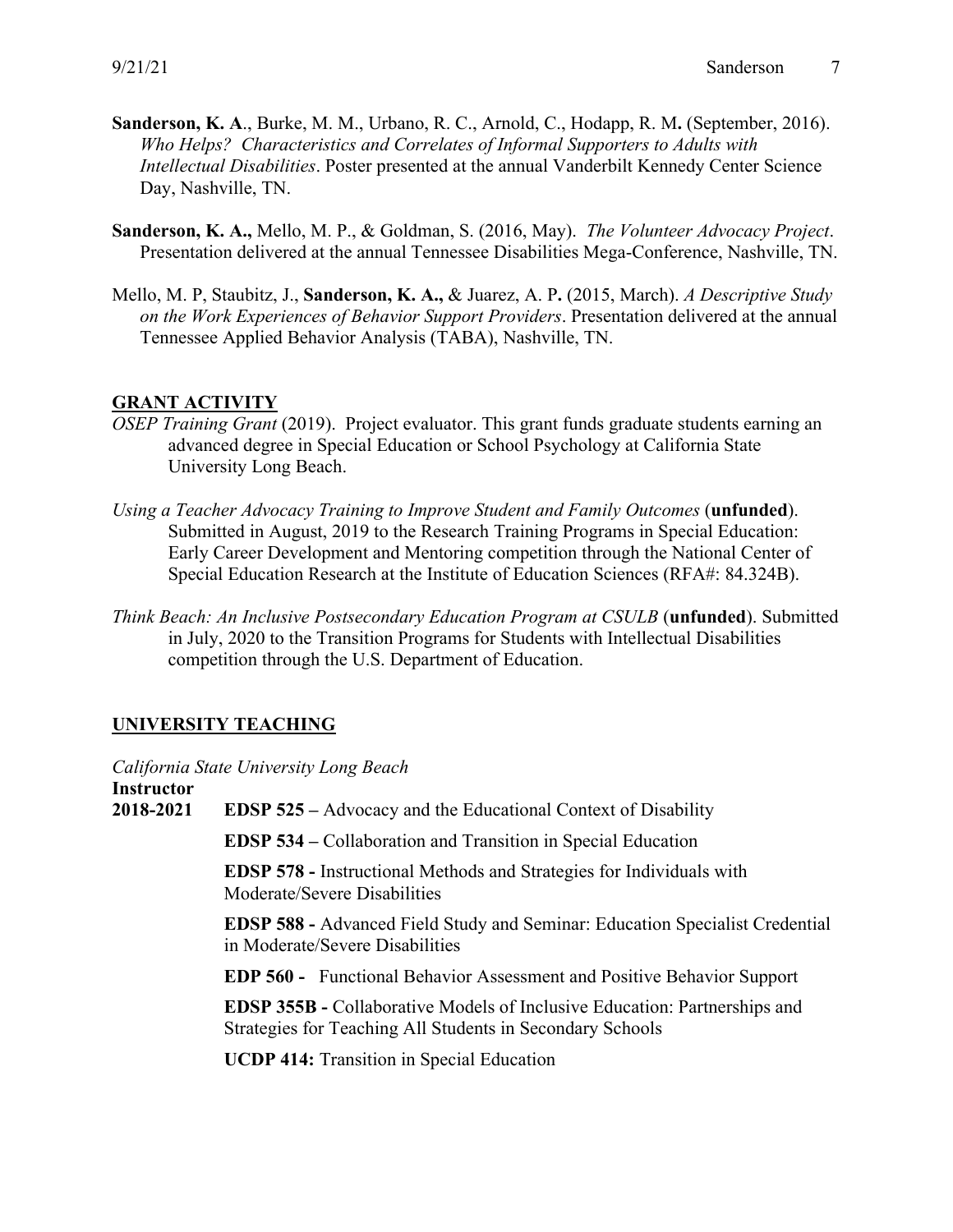## *Vanderbilt University* **Teaching Assistant**

## **2016 SPEDS 2120: Issues in Family Intervention**

#### *Vanderbilt University* **Instructor**

**2016 Independent Living – 4**  Next Steps postsecondary education program for young adults with intellectual disabilities.

#### *Vanderbilt University*

#### **Guest Lecturer**

- Sanderson, K.A. (2021). *Increasing Student Involvement in IEP Meetings***.** St. John's University, New York, NY.
- Sanderson, K. A. (2017). *Foundational Concepts of Advocacy*. Volunteer Advocacy Project. Vanderbilt Kennedy Center, Nashville, TN.
- Sanderson, K. A. (2017). *Best Practices in Postsecondary Transition Planning for Students with Disabilities*. Volunteer Advocacy Project. Vanderbilt Kennedy Center, Nashville, TN.
- Sanderson, K. A. (2017). *Assisting Students to and through Transition*. Volunteer Advocacy Project: On-going training sessions. Vanderbilt University, Nashville, TN.
- Sanderson, K. A. (2017). *Advocating for Students with Disabilities*. Tennessee Disability Council: Community Advisory Council. Nashville, TN.
- Sanderson, K. A. (2017). *The Postsecondary Transition Process for Students with Disabilities and Their Families.* Family Intervention, Undergraduate class. Vanderbilt University, Nashville, TN.
- Sanderson, K. A. (2015). *Universal Precautions in Special Education.* Characteristics of students with severe and multiple disabilities, Undergraduate class. Vanderbilt University, Nashville, TN.

## **SERVICE**

**2020 - University Curriculum and Educational Policies Council California State University, Long Beach**

> University committee member; Review university-level changes in curriculum and educational policies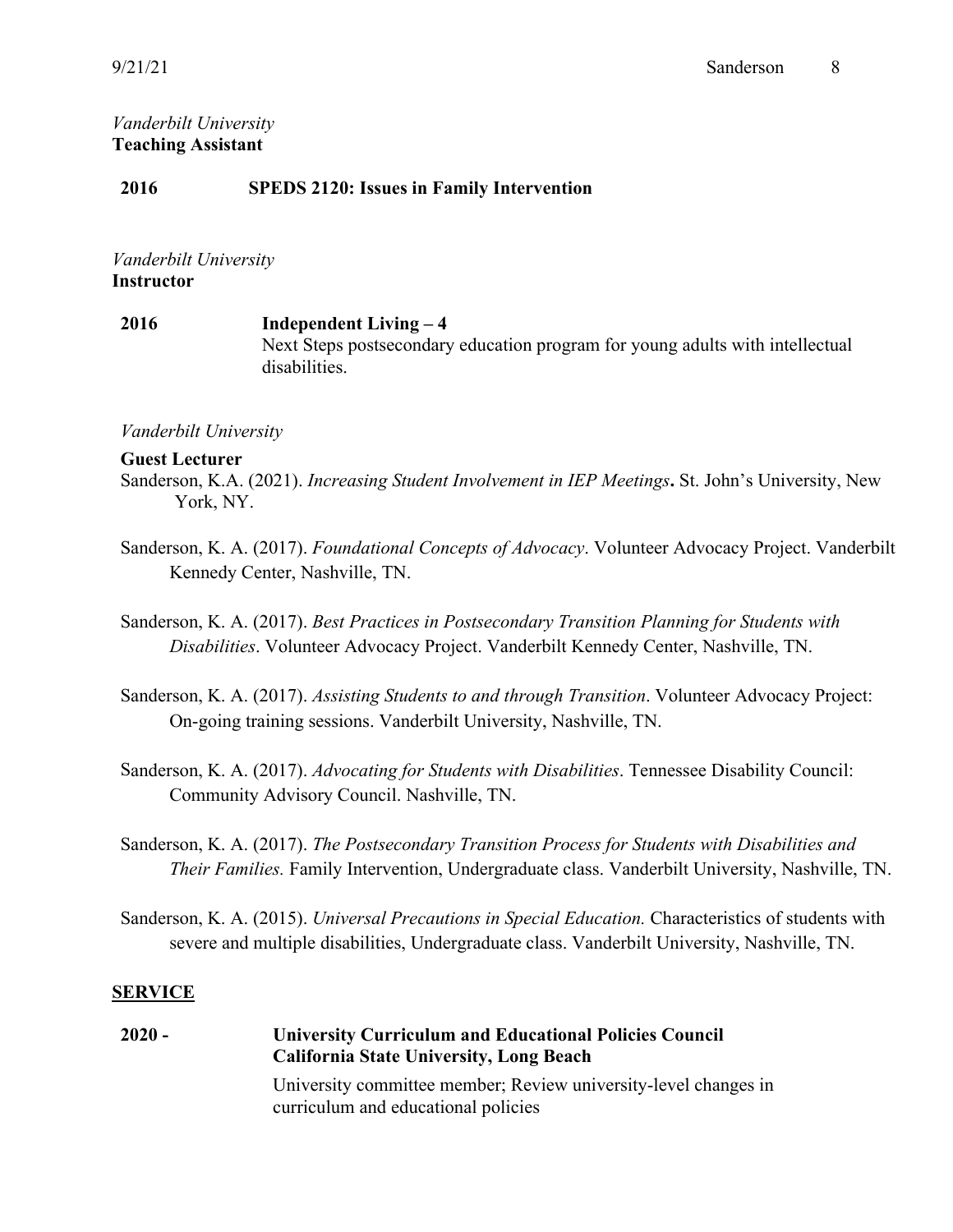| $2020 -$      | <b>Curriculum Committee</b><br><b>California State University, Long Beach</b>                                                                                                                                                                                                                                                                                     |
|---------------|-------------------------------------------------------------------------------------------------------------------------------------------------------------------------------------------------------------------------------------------------------------------------------------------------------------------------------------------------------------------|
|               | ASEC Department committee member; Responsible for reviewing and<br>approving department level changes in curriculum                                                                                                                                                                                                                                               |
| $2020 -$      | <b>Department (ASEC) Advisory Council</b><br><b>California State University, Long Beach</b><br>Plan and organize monthly department meetings; Select topics and lead<br>faculty discussions                                                                                                                                                                       |
| $2019 - 2020$ | <b>Nominations and Elections Committee</b><br><b>California State University, Long Beach</b><br>College of Education committee member; Responsible for filling vacant<br>college committee positions                                                                                                                                                              |
| $2019 - 2021$ | <b>University Grade Appeal Committee</b><br><b>California State University, Long Beach</b><br>University committee member; Review individual student grade appeals<br>to determine if student received appropriate grade.<br>Committee Chair, 2020-2021                                                                                                           |
| $2018 -$      | <b>Research Mentor</b><br><b>California State University, Long Beach</b><br>Mentor graduate students in quantitative research activities.                                                                                                                                                                                                                         |
| $2018 - 2020$ | <b>College of Education Committee on Inclusion</b><br><b>California State University, Long Beach</b><br>Regularly met with faculty and Deans from the College of Education<br>(CED) to create an action plan to fully include diverse students in the<br>CED and prepare future teachers to meet the needs of diverse students in<br>public education classrooms. |
| $2015 - 2018$ | <b>Volunteer Advocacy Project (co-coordinator)</b><br>Vanderbilt Kennedy Center, Nashville, TN<br>Coordinated a 12 week (36 hour) training each fall on disability advocacy<br>for participants across the state of Tennessee                                                                                                                                     |
| $2015 - 2018$ | <b>Next Chapter Book Club</b><br><b>Vanderbilt University, Nashville, TN</b><br>Facilitated a weekly book club meeting for young adults with intellectual<br>disabilities.                                                                                                                                                                                        |
| $2016 - 2017$ | <b>Volunteer Advocacy Project: Advocacy Hotline</b><br>Vanderbilt University, Nashville, TN<br>Counsel and connect families of children with disabilities across the state<br>of Tennessee with trained advocates.                                                                                                                                                |